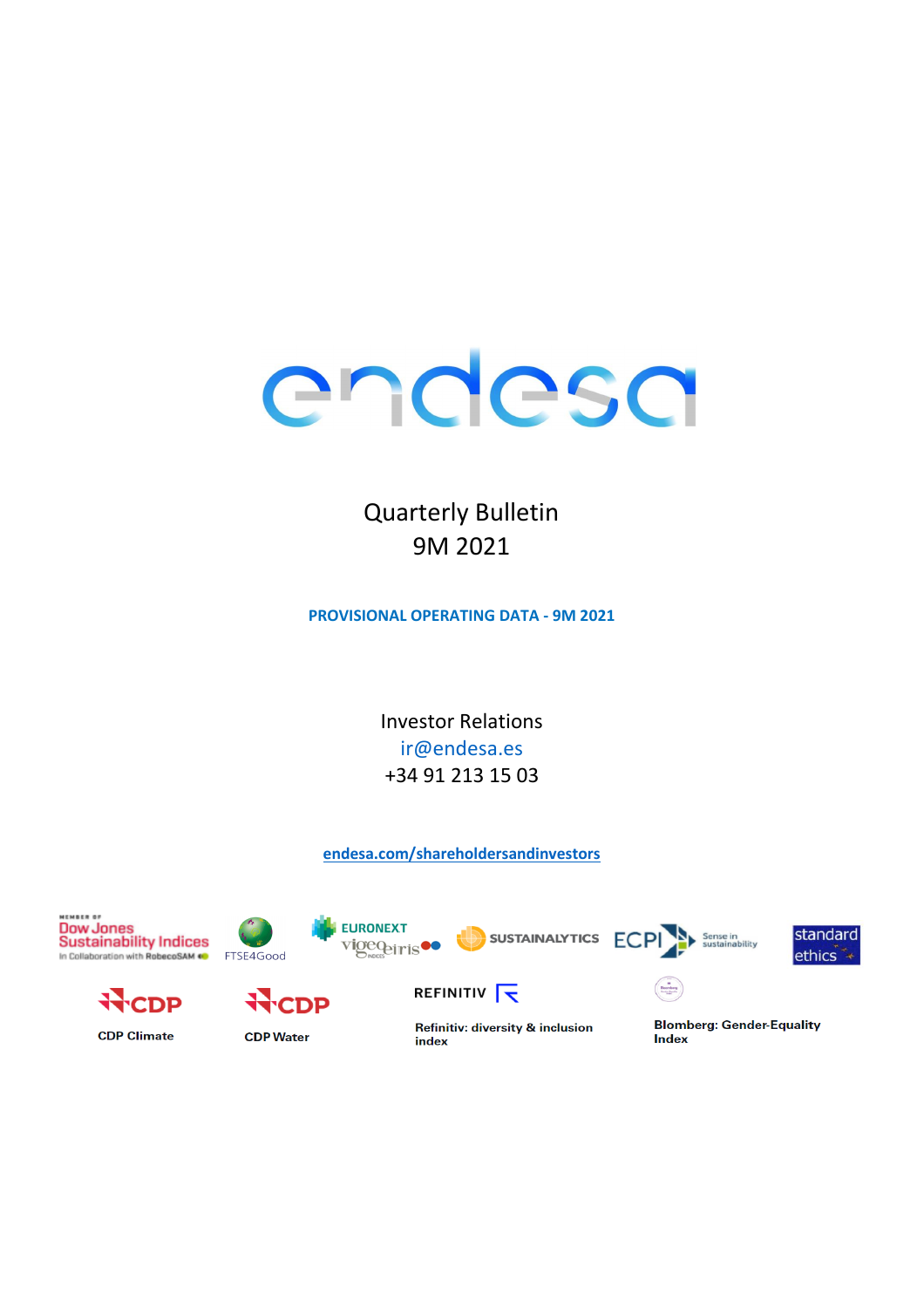#### **PROVISIONAL OPERATING DATA - 2021**



|                                                         |                | <b>CUMULATIVE - 9M 2021</b> |                   |             |              |                     |              |                  |                   |            |              |                      |
|---------------------------------------------------------|----------------|-----------------------------|-------------------|-------------|--------------|---------------------|--------------|------------------|-------------------|------------|--------------|----------------------|
|                                                         | 30-sep-21      | 31-dic-20                   | Dif.              |             |              |                     |              |                  |                   |            |              |                      |
| <b>NET INSTALLED CAPACITY (MW)</b>                      | 21,660         | 21,652                      | 8                 |             |              |                     |              |                  |                   |            |              |                      |
| <b>Mainland</b>                                         | 17,397         | 17,388                      | 9                 |             |              |                     |              |                  |                   |            |              |                      |
| <b>Renewables</b>                                       | 7,790          | 7,781                       | 9                 |             |              |                     |              |                  |                   |            |              |                      |
| <b>Quarterly Bulletin</b><br>9M 2021                    | 4,743          | 4,749                       | (6)               |             |              |                     |              |                  |                   |            |              |                      |
| Wind                                                    | 2,422          | 2,423                       | (1)               |             |              |                     |              |                  |                   |            |              |                      |
| Solar                                                   | 625            | 609                         | 16                |             |              |                     |              | <b>QUARTERLY</b> |                   |            |              |                      |
| Nuclear                                                 | 3,328          | 3,328                       |                   |             |              |                     |              |                  |                   |            |              |                      |
| Coal                                                    | 2,523          | 2,523                       |                   |             |              |                     |              |                  |                   |            |              |                      |
| Combined cycles (CCGTs)                                 | 3,756          | 3,756                       |                   |             |              |                     |              |                  |                   |            |              |                      |
| <b>Non-mainland territories</b>                         | 4,263          | 4,264                       | (1)               |             |              |                     |              |                  |                   |            |              |                      |
| Coal                                                    | 241            | 241                         |                   |             |              |                     |              |                  |                   |            |              |                      |
| Fuel-gas                                                | 2,334          | 2,334                       |                   |             |              |                     |              |                  |                   |            |              |                      |
| Combined cycles (CCGTs)                                 | 1,688          | 1,689                       | (1)               |             |              |                     |              |                  |                   |            |              |                      |
|                                                         |                |                             |                   |             |              |                     |              |                  |                   |            |              |                      |
|                                                         | <b>9M 2021</b> | 9M 2020                     | % Var             | Q3 2021     | Q3 2020      | % Var               | Q2 2021      | Q2 2020          | % Var             | Q1 2021    | Q1 2020      | % Var                |
| <b>ELECTRICITY GENERATION GWh (*)</b>                   | 42,581         | 42,150                      | 1.0%              | 14,988      | 14,575       | 2.8%                | 12,793       | 12,432           | 2.9%              | 14,800     | 15,143       | $-2.3%$              |
| <b>Mainland</b>                                         | 34,495         | 34,560                      | $-0.2%$           | 11,685      | 11,959       | $-2.3%$             | 10,459       | 10,227           | 2.3%              | 12,351     | 12,374       | $-0.2%$              |
| Renewables                                              | 9,523          | 9,943                       | $-4.2%$           | 2,341       | 2,547        | $-8.1%$             | 2,822        | 3,659            | $-22.9%$          | 4,360      | 3,737        | 16.7%                |
| Hydroelectric                                           | 4,864          | 6,042                       | $-19.5%$          | 1,161       | 1,328        | $-12.6%$            | 1,347        | 2,465            | $-45.3%$          | 2,356      | 2,249        | 4.8%                 |
| Wind                                                    | 3,853          | 3,481                       | 10.7%             | 870         | 1,057        | $-17.7%$            | 1,128        | 1,026            | 9.9%              | 1,855      | 1,398        | 32.7%                |
| Solar                                                   | 805            | 420                         | 91.7%             | 310         | 162          | 91.9%               | 346          | 168              | 105.4%            | 149        | 90           | 65.6%                |
| Rest                                                    | $\mathbf{1}$   |                             |                   |             |              |                     |              |                  |                   |            |              |                      |
| Nuclear                                                 | 19,895         | 19,523                      | 1.9%              | 7,080       | 6,851        | 3.3%                | 5,906        | 5,471            | 7.9%              | 6,909      | 7,201        | $-4.1%$              |
| Coal<br>Combined cycles                                 | 415<br>4,662   | 975<br>4,119                | $-57.4%$<br>13.2% | 24<br>2,240 | 311<br>2,250 | $-92.3%$<br>$-0.5%$ | 177<br>1,554 | 312<br>785       | $-43.3%$<br>98.0% | 214<br>868 | 352<br>1,084 | $-39.2%$<br>$-19.9%$ |
| <b>Non-mainland territories</b>                         | 8,086          | 7,590                       | 6.5%              | 3,303       | 2,617        | 26.2%               | 2,334        | 2,204            | 5.9%              | 2,449      | 2,769        | $-11.6%$             |
| Coal                                                    | 47             | 55                          | $-14.5%$          | 8           | 64           | $-87.5%$            | 39           | $-9$             |                   |            |              |                      |
| Fuel-gas                                                | 2,965          | 3,184                       | $-6.9%$           | 1,213       | 1,142        | 6.2%                | 786          | 889              | $-11.6%$          | 966        | 1,153        | $-16.2%$             |
| Combined cycles                                         | 5,074          | 4,351                       | 16.6%             | 2,082       | 1,410        | 47.6%               | 1,509        | 1,325            | 13.9%             | 1,483      | 1,616        | $-8.2%$              |
|                                                         |                |                             |                   |             |              |                     |              |                  |                   |            |              |                      |
| (*) At power plant busbars                              |                | 9M 2020                     | % Var             |             |              |                     |              |                  |                   |            |              |                      |
|                                                         | <b>9M 2021</b> |                             |                   | Q3 2021     | Q3 2020      | % Var               | Q2 2021      | Q2 2020          | % Var             | Q1 2021    | Q1 2020      | % Var                |
| <b>GROSS ELECTRICITY SALES GWh (*)</b>                  | 66,348         | 66,414                      | $-0.1%$           | 22,627      | 23,506       | $-3.7%$             | 20,532       | 19,048           | 7.8%              | 23,189     | 23,860       | $-2.8%$              |
| <b>Regulated price</b>                                  | 9,591          | 9,886                       | $-3.0%$           | 3,132       | 3,446        | $-9.1%$             | 2,801        | 2,990            | $-6.3%$           | 3,658      | 3,450        | 6.0%                 |
| Deregulated market (1)                                  | 56,757         | 56,528                      | 0.4%              | 19,495      | 20,060       | $-2.8%$             | 17,731       | 16,058           | 10.4%             | 19,531     | 20,410       | $-4.3%$              |
| Iberia                                                  | 48,479         | 49,022                      | $-1.1%$           | 12,558      | 13,812       | $-9.1%$             | 16,950       | 15,513           | 9.3%              | 18,971     | 19,697       | $-3.7%$<br>$-21.5%$  |
| International                                           | 8,278          | 7,506                       | 10.3%             | 6,937       | 6,248        | 11.0%               | 781          | 545              | 43.3%             | 560        | 713          |                      |
| (*) At power plant busbars                              |                |                             |                   |             |              |                     |              |                  |                   |            |              |                      |
| (1) Includes sales in countries outside Iberian Market. |                |                             |                   |             |              |                     |              |                  |                   |            |              |                      |
|                                                         | <b>9M 2021</b> | 9M 2020                     | % Var             | Q3 2021     | Q3 2020      | % Var               | Q2 2021      | Q2 2020          | % Var             | Q1 2021    | Q1 2020      | % Var                |
| <b>GAS SALES GWh (*)</b>                                | 58,270         | 48,762                      | 19.5%             | 17,528      | 14,767       | 18.7%               | 18,251       | 13,092           | 39.4%             | 22,491     | 20,903       | 7.6%                 |
| Deregulated market                                      | 29,875         | 28,037                      | 6.6%              | 8,156       | 7,646        | 6.7%                | 9,150        | 8,172            | 12.0%             | 12,570     | 12,219       | 2.9%                 |
| Regulated market                                        | 826            | 722                         | 14.4%             | 107         | 72           | 48.4%               | 150          | 112              | 33.6%             | 569        | 538          | 5.8%                 |
| International market                                    | 12,792         | 12,279                      | 4.2%              | 2,865       | 3,232        | $-11.3%$            | 4,205        | 3,630            | 15.8%             | 5,721      | 5,417        | 5.6%                 |
| Wholesale business                                      | 14,777         | 7,724                       | 91.3%             | 6,400       | 3,817        | 67.7%               | 4,747        | 1,178            | 302.9%            | 3,631      | 2,729        | 33.1%                |
| (*) Excluding own generation consumption                |                |                             |                   |             |              |                     |              |                  |                   |            |              |                      |
|                                                         | 30-sep-21      | 31-dic-20                   | Var 9M            | 30-sep-21   | 30-jun-21    | Var Q3              | 30-jun-21    | 31-mar-21        | Var Q2            | 31-mar-21  | 31-dic-20    | Var Q1               |
| <b>NUMBER OF CUSTOMERS- ELECTRICITY (*)</b>             | 10,173         | 10,420                      | (247)             | 10,173      | 10,213       | (40)                | 10,213       | 10,308           | (95)              | 10,308     | 10,420       | (112)                |
| <b>Regulated Market</b>                                 | 4,550          | 4,730                       | (180)             | 4,550       | 4,645        | (95)                | 4,645        | 4,681            | (36)              | 4,681      | 4,730        | (49)                 |
| <b>Deregulated Market</b>                               | 5,623          | 5,690                       | (67)              | 5,623       | 5,568        | 55                  | 5,568        | 5,627            | (59)              | 5,627      | 5,690        | (63)                 |
| (*) Thousands                                           |                |                             |                   |             |              |                     |              |                  |                   |            |              |                      |
|                                                         | 30-sep-21      | 31-dic-20                   | Var 9M            | 30-sep-21   | 30-jun-21    | Var Q3              | 30-jun-21    | 31-mar-21        | Var Q2            | 31-mar-21  | 31-dic-20    | Var Q1               |
| <b>NUMBER OF CUSTOMERS - GAS (*)</b>                    | 1,665          | 1,673                       | (8)               | 1,665       | 1,656        | 9                   | 1,656        | 1,659            | (3)               | 1,659      | 1,673        | (14)                 |
| <b>Regulated Market</b>                                 | 235            | 233                         |                   | 235         | 236          | (1)                 | 236          | 234              | $\overline{2}$    | 234        | 233          |                      |
| <b>Deregulated Market</b>                               | 1,430          | 1,440                       | (10)              | 1,430       | 1,420        | 10                  | 1,420        | 1,425            | (5)               | 1,425      | 1,440        | (15)                 |
|                                                         |                |                             |                   |             |              |                     |              |                  |                   |            |              |                      |

(\*) Thousands



| 9M 2021 | <b>9M 2020</b> | Var %  |
|---------|----------------|--------|
| 78.5    | 31.9           | 146.1% |